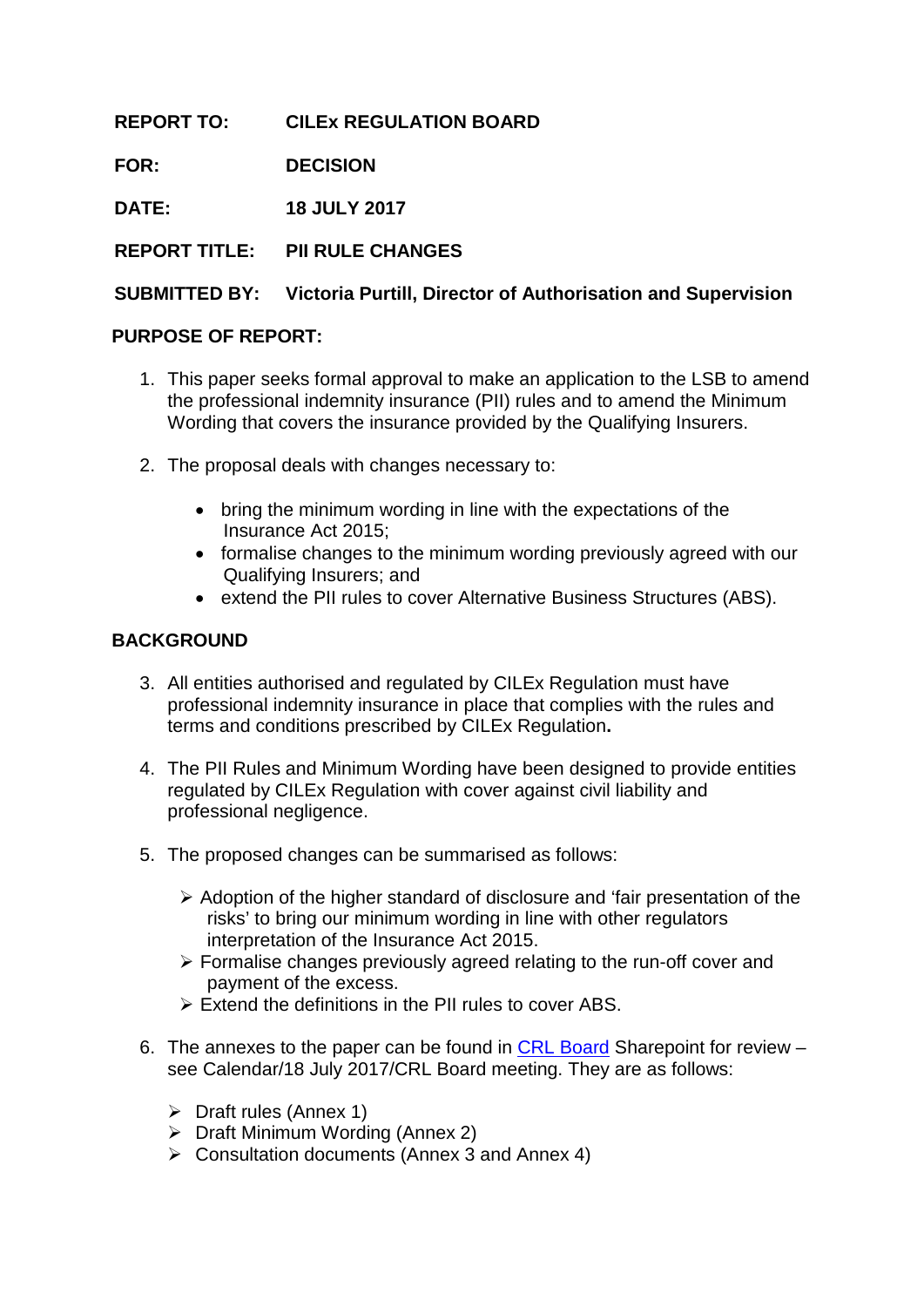7. We have been liaising with the LSB in relation to the proposed amendments to the professional indemnity insurance rules and minimum wording and a draft application will be prepared to be submitted alongside the Licensing application.

## **ISSUES FOR CONSIDERATION**

- 8. We have consulted on the proposed changes and the consultation analysis is attached at Annex 4.
- 9. In summary, CILEx Regulation sought the views of consultees on the following proposed changes:
	- $\triangleright$  That the Minimum Wording should adopt the non-consumer standard of non-disclosure in line with other regulators.
	- $\triangleright$  The Minimum Wording should be amended to incorporate changes to payment of run-off and payment of an excess whilst in run-off.
	- $\triangleright$  Extending the PII scheme rules to include ABS.
- 10.We had previously engaged with our Qualifying Insurers on these proposed changes which had broadly been accepted and we believe that this is reflected on only having received one response to the consultation.
- 11.The one respondent was supportive of the majority of the changes although expressed concerns at the intention to bring the minimum wording in line with other regulators in respect of the provision of run-off cover when a firm is in default.
- 12.As a result of the consultation responses, we have decided to proceed with the changes as consulted on without any amendments. The Insurance Act changes will allow us to adopt the non-consumer standard to ensure that firms meet a high standard when presenting any risk to an Insurer.
- 13.There is a risk that one of the insurers may decide not to continue as a Qualifying Insurer in the light of the changes to run-off provision. They currently do not provide PII to any of our entities nor are we aware that they have quoted. We have consulted with Marsh on this risk and they believe that it will not impact on the provision of PII to our applicant entities.
- 14.With discussions again around regulatory switching, we do believe that having minimum wording that is broadly similar to other regulators will be a benefit, in the future, in attracting other insurers to become Qualifying Insurers, where they wish to maintain existing business.
- 15.Whilst there could be a general market risk of insurers deciding not to offer cover to our entities, we are implementing a similar arrangement that exists with other regulators. We have also discussed these issues with the insurers at our last Joint Advisory Panel meeting.